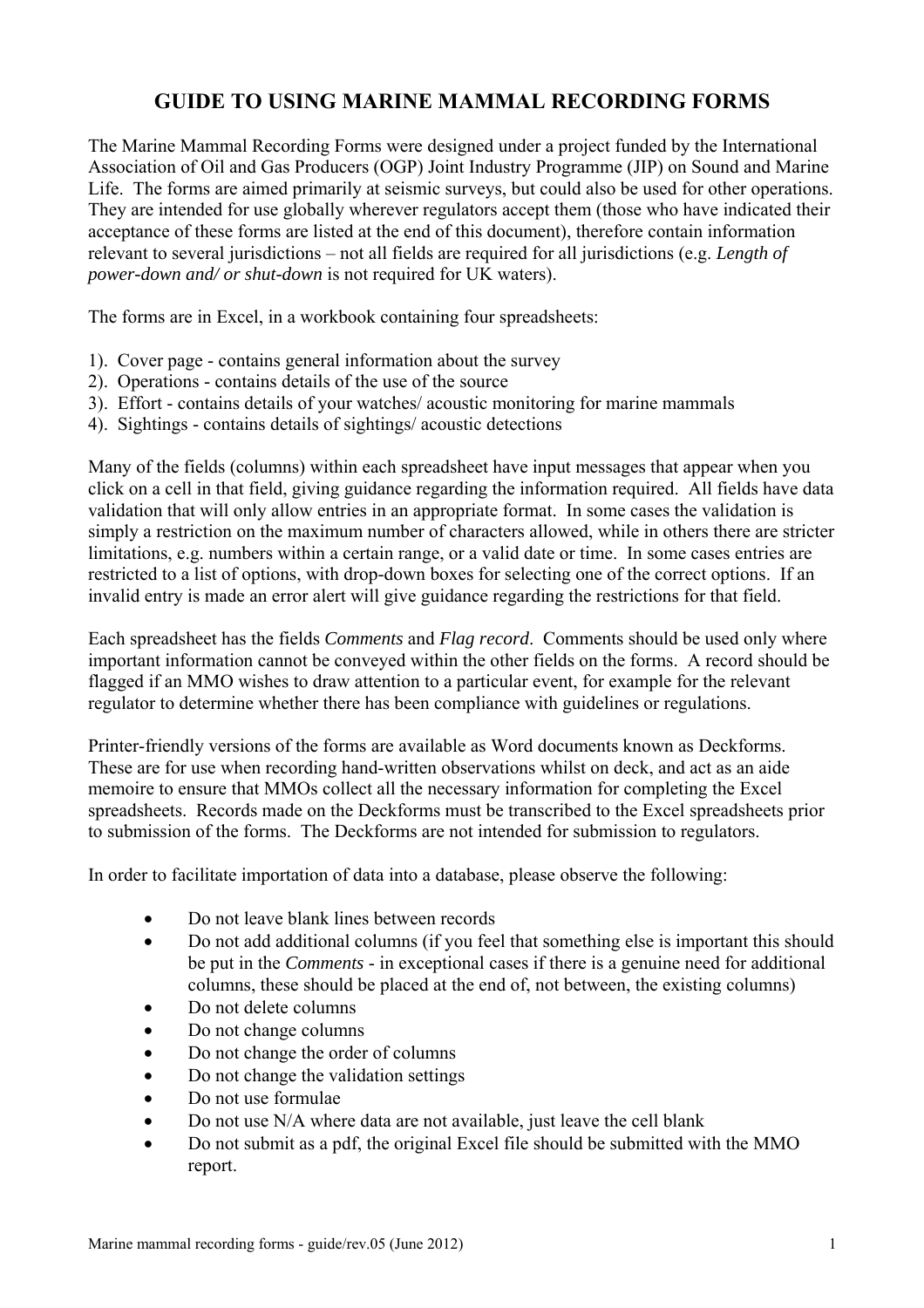### **General hints on completion of the spreadsheets**

Don't use all upper case characters on the forms. In many cases (particularly fields with drop-down options) entries should be in lower case, although where you write some text (e.g. *Description* on the Sighting form) it is acceptable to use an upper case character at the beginning of any sentence. Upper case characters at the beginning of names (people, companies or ship) should also be used.

Data should be recorded for miniguns in the same way as for larger airguns. Operations data must be included for miniguns, and fields relating to the source on the other forms should be completed according to whether the minigun is firing or not.

The ship's name (on all forms) should not have MV (or similar) in front of it.

Times should use the 24 hour clock, and should be in UTC. Times should be entered with a colon between the hours and minutes, i.e. hh:mm. Failure to use the separator will result in the entry not being recognised as a time and therefore being invalid. Start a new line at midnight UTC on the Effort form, but not on the Operations form.

Dates should be entered with slashes between day, month and year, i.e. dd/mm/yyyy (a two digit entry for year will automatically be changed to a four digit entry, e.g. 08 becomes 2008). Failure to use the separator when entering the date will result in the entry changing to an incorrect date.

Where there are both MMOs and PAM operators on a vessel, they should take care not to duplicate data. For example, there should be only one Cover Page and one set of Operations data. MMOs and PAM operators should each record their own Effort data and Sightings/ acoustic detections, although these can be included in the same Excel workbook, or separate workbooks if this is easier (although both should ideally be submitted within one report for the survey). Records of animals detected both visually and acoustically should not be duplicated on the Sighting form.

*Regulatory reference number* and *Ship/ platform name* are included on all four forms. In the majority of cases these will stay the same throughout a job, but there are occasions when the ship may change or more than one survey may be run concurrently so the regulatory reference number will change back and forth, even sometimes within one day. Therefore it is necessary to include these fields on all four forms. Where these entries do not change during a job (as in the majority of cases) it is easy to copy records between rows by using  $Ctrl + D$  or clicking on the lower right corner of the cell and dragging down (if this results in a sequential increase in the regulatory reference number go to the Auto Fill Options to the right of the dragged selection, click on the down arrow and check Copy Cells).

If a field is not applicable or data is not available, please leave it blank. Do not put N/A or any equivalent entry. During analysis there is a need to be able to exclude or include records with no data (regardless of the reason why there is no data) and this is most easily done by selecting records that are not/ are null. The use of N/A or equivalent entries therefore interferes with this aspect of analysis and should be avoided.

During analysis, weather conditions at the time of a sighting or during a pre-shooting search are taken from the weather recorded at that time on the Effort form. It is therefore important that weather is recorded accurately on the Effort form and new entries are made on the Effort form if the weather conditions change (more information on this is provided under the section below on the Effort form). Weather is not recorded separately on the Sighting form as it needs to match that recorded on the Effort form, otherwise it causes errors in analysis, and this matching is best done by linking with the weather recorded on the Effort form at the time of analysis. For the few occasions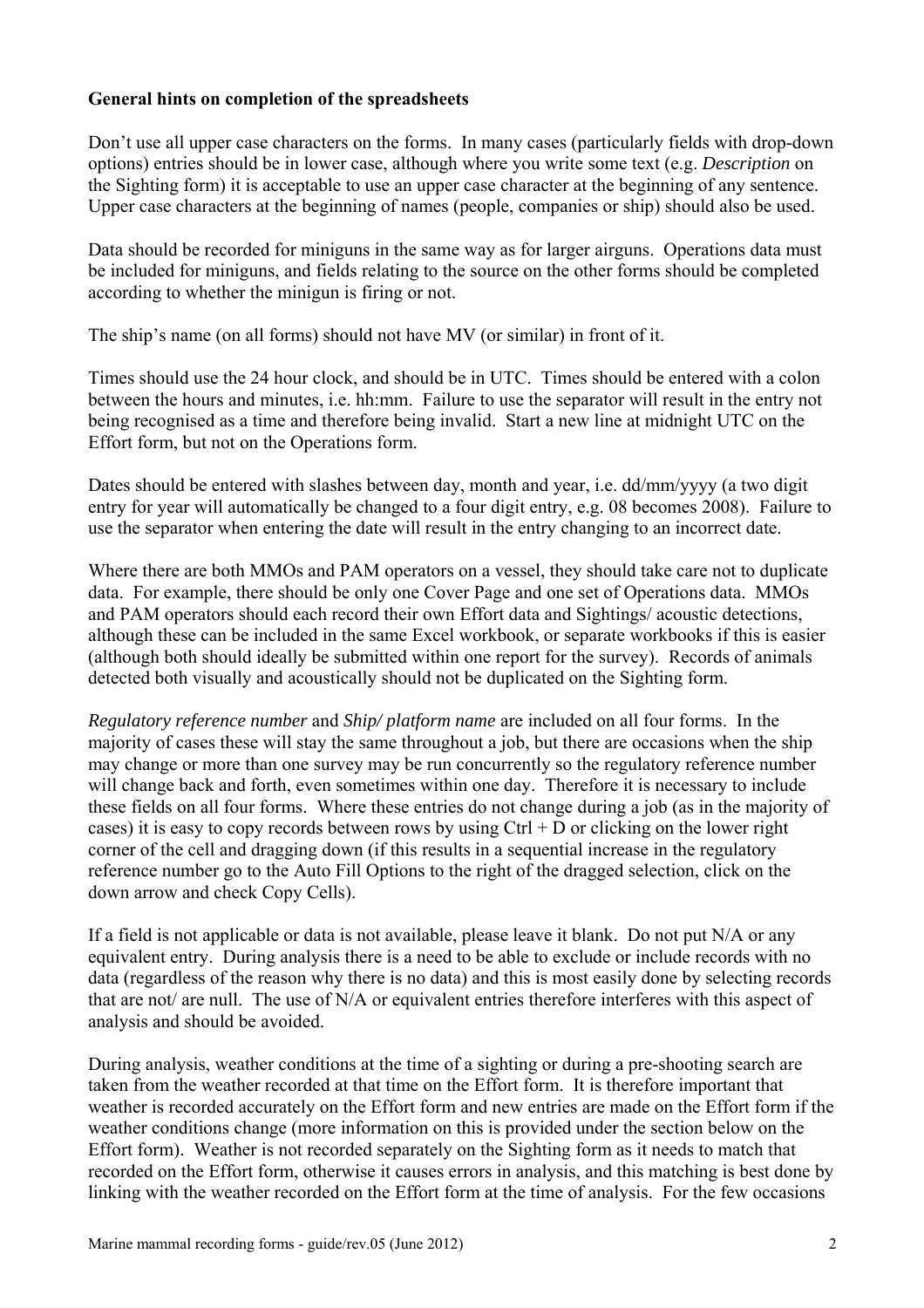when animals are spotted while you are not on watch (and therefore not completing the Effort form), weather information can be added in the *Comments* field of the Sighting form.

Some fields where you will enter some text have a limit on the number of characters. Please do not change this limit otherwise data will be lost on importation to any database modelled on the forms. For example, 255 characters (the limit on the *Comments*, *Description* and *Behaviour* fields) is the maximum allowable in a text field in an Access database.

If there are any instances of non-compliance, you are encouraged to provide additional information relating to those instances (including reasons) in the *Comments* fields.

The following sections provide specific guidance on some (but not all) fields on each spreadsheet. Those fields not covered in the following sections are assumed to be relatively straightforward and self-explanatory.

# **Cover Page**

*Regulatory reference number* - This should be the unique reference given to each survey/ operation by the regulating authority. For seismic surveys in UK waters it would be the DECC reference number, for seismic surveys in the US Gulf of Mexico it would be the BOEM permit number or OCS lease number etc. This reference number will normally be the same on all four spreadsheets (Cover Page, Operations, Effort and Sightings). For the rare occasions when more than one survey (with different regulatory reference numbers) is run concurrently, please take care to ensure that each record on each spreadsheet has the correct regulatory reference number.

*Location* - this is the general location of the survey, e.g. quadrant and block.

*Survey type* - 2D site surveys should be recorded as "site" not "2d". The category "obc" includes similar surveys such as OBN or OBS surveys.

*Start date* and *End date* - If the parameters recorded on the Cover Page do not change during the survey, these would be the start and end date of the survey, and there would be just one line of data on the Cover Page. If the details recorded do change and there is more than one line of data on the Cover Page, then the dates should be the start and end dates of the period when those details applied. See the example in Figure 1 below. For most surveys there will be just one record on this form.

|                                                            |            |            |                                     |                           |                                    | W                                 |                            |                    |
|------------------------------------------------------------|------------|------------|-------------------------------------|---------------------------|------------------------------------|-----------------------------------|----------------------------|--------------------|
| Survey<br>type (site,<br>2D, 3D,<br>4D. OBC.<br>VSP, etc.) | Start date | End date   | Number of Type<br>source<br>vessels | sour<br>⊥(e.g,III<br>airq | vas<br>⊧ce of∣of<br>1 <sub>s</sub> | Number<br>dedicated<br>ated? MMOs | <b>Training</b><br>of MMOs | Was<br>PAM<br>usec |
| 3d                                                         | 01/03/2011 | 31/03/2011 |                                     | $^{4}$   Airgi            |                                    |                                   |                            |                    |
| 3q                                                         | 01/04/2011 | 28/04/2011 |                                     | Airgt                     |                                    |                                   |                            |                    |
|                                                            |            |            |                                     |                           |                                    |                                   |                            |                    |

**Figure 1**. Example showing more than one line on the Cover Page where parameters change (highlighted) during the course of a survey. Start and end dates should be those of the period when the data on that line of the form apply (e.g. 1 MMO from 1st-31st March, 2 MMOs from 1st-28th April). Intervening columns are omitted from the illustration.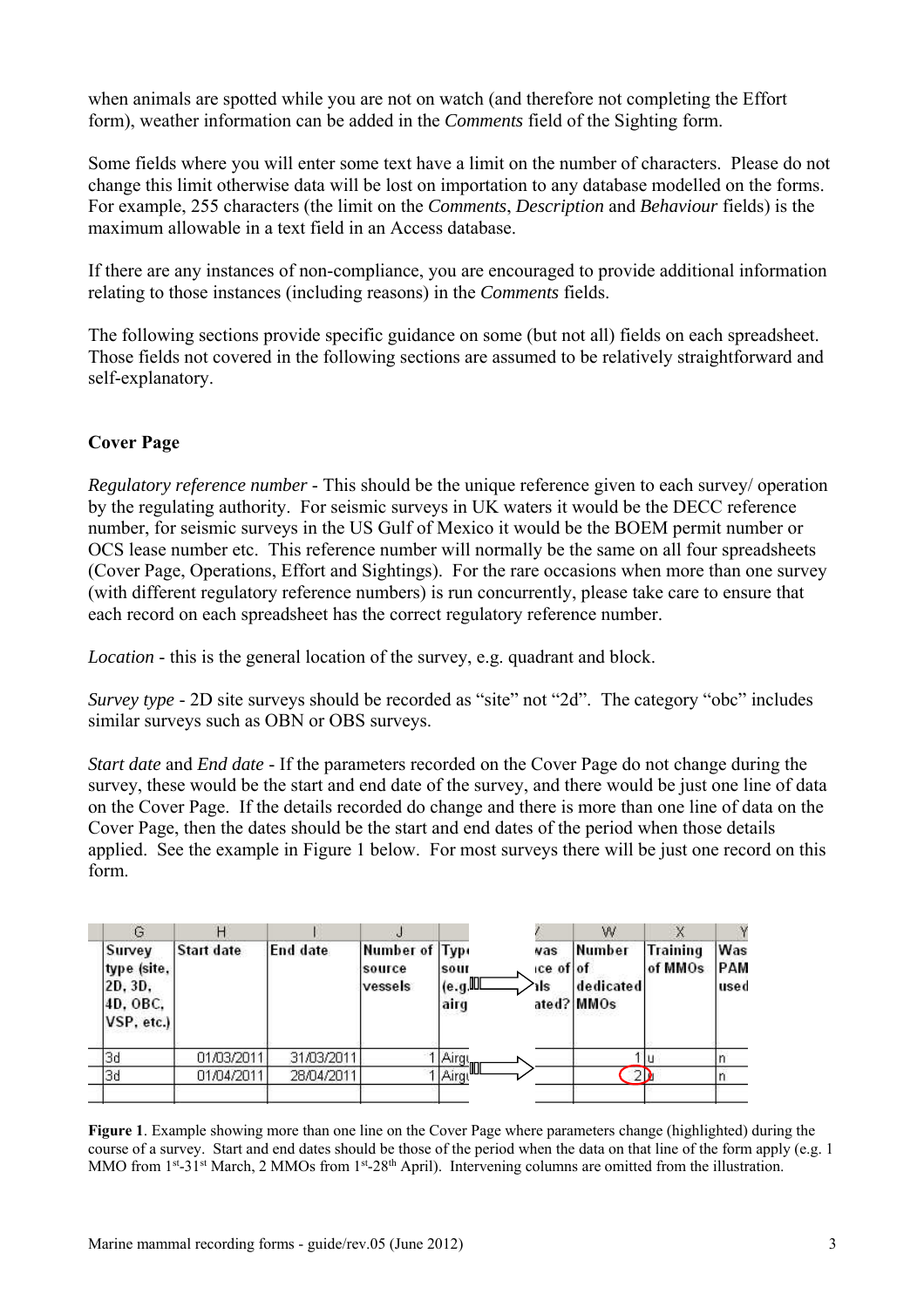*Frequency* - This can be obtained from the crew and should be the range of frequencies over which peak energy is emitted. The crew may have a graph from which this can be read, as in Figure 2.



**Figure 2.** Amplitude spectrum, with range of frequencies over which peak energy is emitted highlighted.

*Intensity* - This is the primary peak-to-peak amplitude (may be called peak-to-trough). Units should be included, either dB or bar metres. The crew may have a graph from which this can be read, as in Figure 3. For piling operations this field can be used to record the pile energy in kilojoules.



**Figure 3.** Example of graph from which intensity can be taken (peak-to peak, here called peak-to-trough, value highlighted).

*Shot point interval* - This is normally measured in metres along the ground, and can be obtained from the crew. For piling operations this field can be used to record the piling interval in seconds.

*Method of soft start* – In some jurisdictions, such as the UK, there are alternative options (increasing the pressure or increasing the frequency) for performing a soft start for some types of survey. These options are reflected in the drop-down list, as are combinations of these methods that may occasionally be used.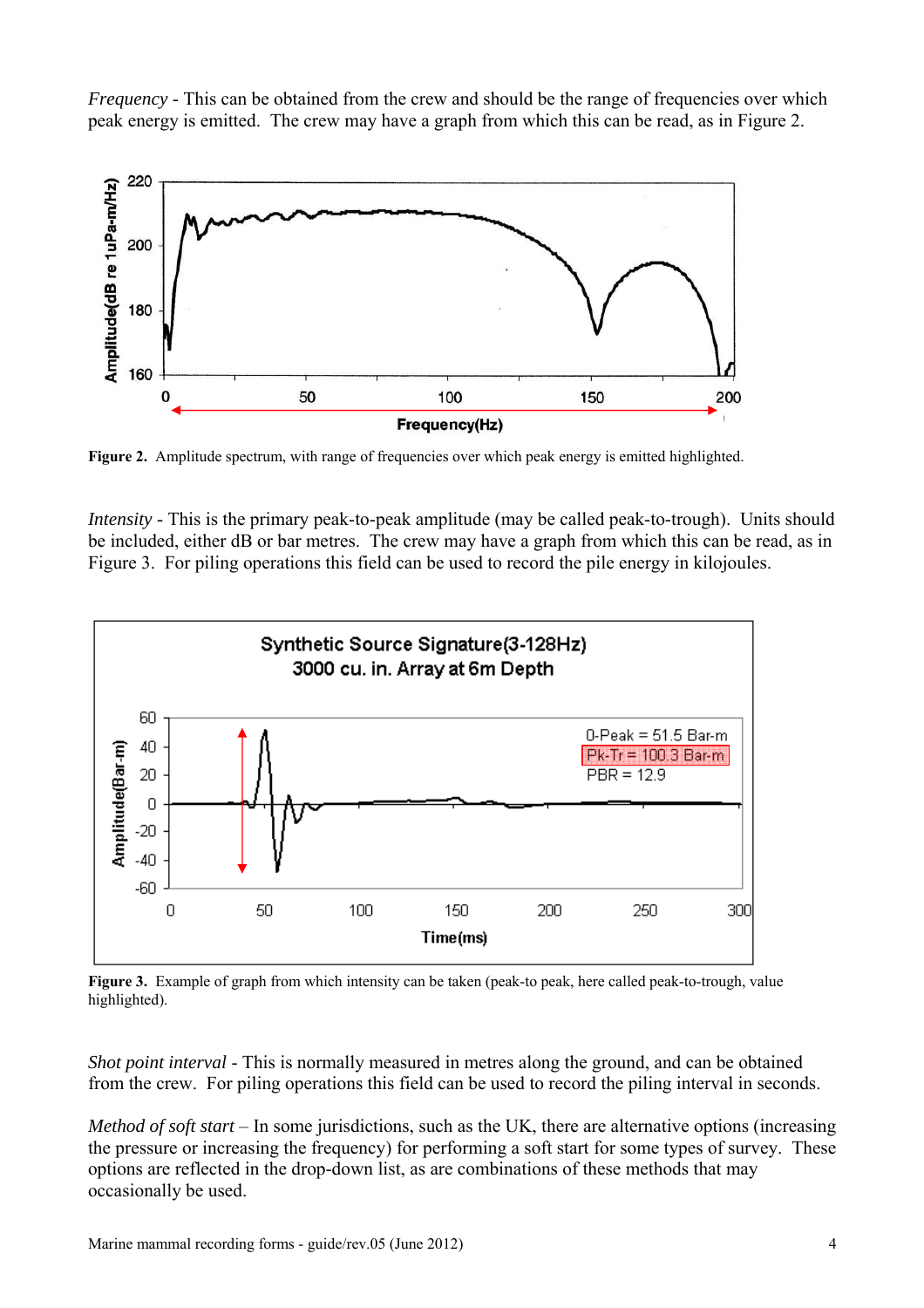*Magnification of optical equipment* - If using binoculars it is just the first number that refers to the magnification, e.g. for 8 x 30 binoculars the magnification is 8. (The second figure is the diameter of the objective lens). If more than one pair of binoculars (with different magnifications) is used, record all magnifications, separating them by commas.

*Height of eye* - Enter the height of eye above the water of your usual observation position. If you use more than one observation position enter the height of the one you use most (you may note the height of an alternative position in the *Comments* field if you wish).

*How was distance of animals estimated* - Enter the most usual method you were using to judge accurately the distance to animals.

*Number of dedicated MMOs* - This refers only to those MMOs who have no other duties on board during any periods of seismic activity.

*Training of MMOs* - This applies to both dedicated and non-dedicated MMOs. If there is more than one MMO and training differs between them, enter the training of the lead MMO here and in the *Comments* field note the training of the other MMO(s). If MMOs have done more than one training course, choose the one most relevant to the jurisdiction of operation. The options reflect courses that are currently available or are due to become available in the foreseeable future.

*Description of PAM equipment* - This should be a brief description - a more detailed description can be given in the text of the report.

*Bearing of hydrophones from airguns* - This is relative to the direction of travel. See the examples in Figure 4 for an explanation.



**Figure 4**. Examples showing the bearing of PAM hydrophones from airguns.

## **Operations**

The purpose of the Operations form is to assess compliance with the guidelines/ regulations. As they will be used to assess compliance, the times of airgun activity on this form should be accurately recorded - you will probably need to obtain these times from the crew. Formulae must not be used for completing the Operations form, all times should be entered manually and be an accurate record of actual events. All items required on the Operations form relate to the use of the source, therefore the times when the source was active are entered first, and the times of your watches/ PAM relate to this.

On the Operations form, some fields may need to be left blank on some occasions, e.g. if a soft start began but was aborted before full power was reached, the time the soft start began and the time the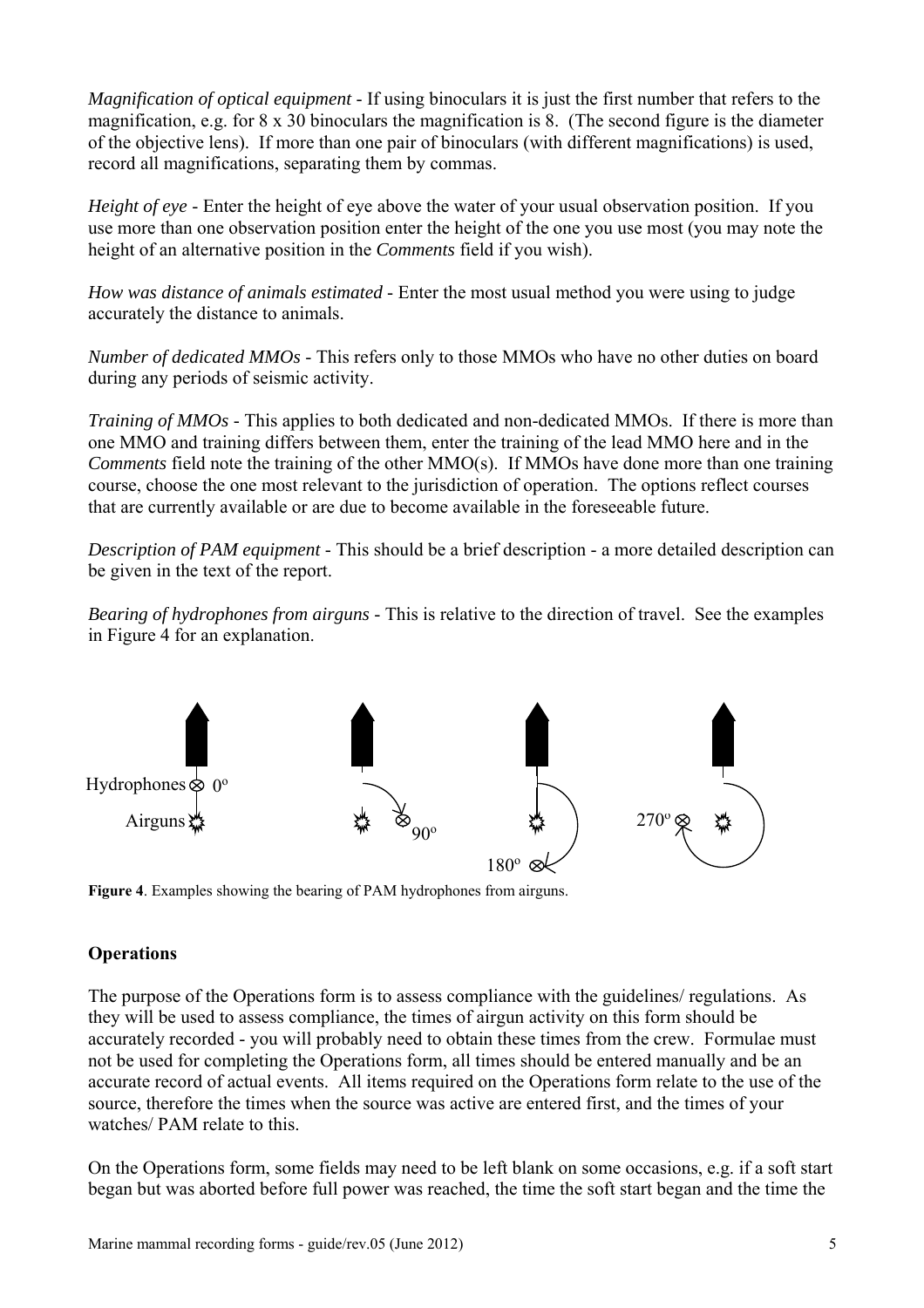airguns stopped would be entered, but the times of full power, start of line, end of line and reduced output would be left blank.

If the source continues to be active over midnight, please continue on the same line of the Operations form - do not start a new line just because midnight has been reached.

If different size arrays are used during a survey (e.g. a site survey that uses a minigun for some of the time) the size of array in use for any given line should be indicated in the *Comments* field. There is no need to record the line number in the *Comments* field.

For lines that span the waters of different countries Operations data for the whole line should be included; the *Comments* field can be used to record which country's waters the line started or ended in.

*Date* - This is the date of the first time of source activity that is entered on this line of the form. For example, if the soft start begins before midnight but full power or the start of line is after midnight, it is the date the soft start began that should be entered in this field.

*Time of full power* - If full power is not reached (maybe because shooting was aborted during the soft start) then this should be left blank but the time when shooting ended should be recorded in the field *Time airguns/ source stopped*.

*Time of start of line* and *Time of end of line* - Times for each survey line should be entered on separate lines on the Operations form, even if shooting is continuous between lines (in circumstances where this is permitted under the guidelines/ regulations). This enables the duration of turns to be calculated during analysis. See the example in Figure 5. (See also comment below under *Time airguns/ source stopped*).

| E<br>Time soft  Time of<br>start/<br>ramp-up<br>began<br>(UTC) | F<br>full<br>power<br>(UTC) | G<br>Time of<br>start of | Н<br>lTime of<br>end of<br>line (UTC) line (UTC) | Time of<br>reduced<br>output<br>$(UTC)$ (if<br>relevant) | Time<br>airguns/<br>source<br>stopped<br>(UTC) | Tin<br>sho<br>sea<br>be.<br>רש) |
|----------------------------------------------------------------|-----------------------------|--------------------------|--------------------------------------------------|----------------------------------------------------------|------------------------------------------------|---------------------------------|
| 7:15                                                           | 7:35                        | 7:36                     | 8:01                                             |                                                          |                                                |                                 |
|                                                                |                             | 8:35                     | 9:01                                             |                                                          |                                                |                                 |
|                                                                |                             | 9:26                     | 9:53                                             |                                                          |                                                |                                 |
|                                                                |                             | 10:26                    | 10:57                                            |                                                          | 10:57                                          |                                 |
|                                                                |                             |                          |                                                  |                                                          |                                                |                                 |

**Figure 5**. Example showing how separate survey lines should be shown on separate lines on the Operations form, even if shooting is continuous between lines (where this is permitted under the guidelines/ regulations).

*Time of reduced output* - This is only relevant if the volume of airguns firing is reduced.

*Time airguns/ source stopped* - If shooting stops on a different date from that entered in the *Date* field, put the date when shooting stopped in the *Comments* field. If shooting continues between survey lines (in circumstances where this is permitted under the guidelines/ regulations) then clearly there will be no entry in this field for many lines on this form. However, where shooting is permitted to be continuous between survey lines the times for each survey line should be recorded on separate lines of the Operations form - see the example in Figure 5 above.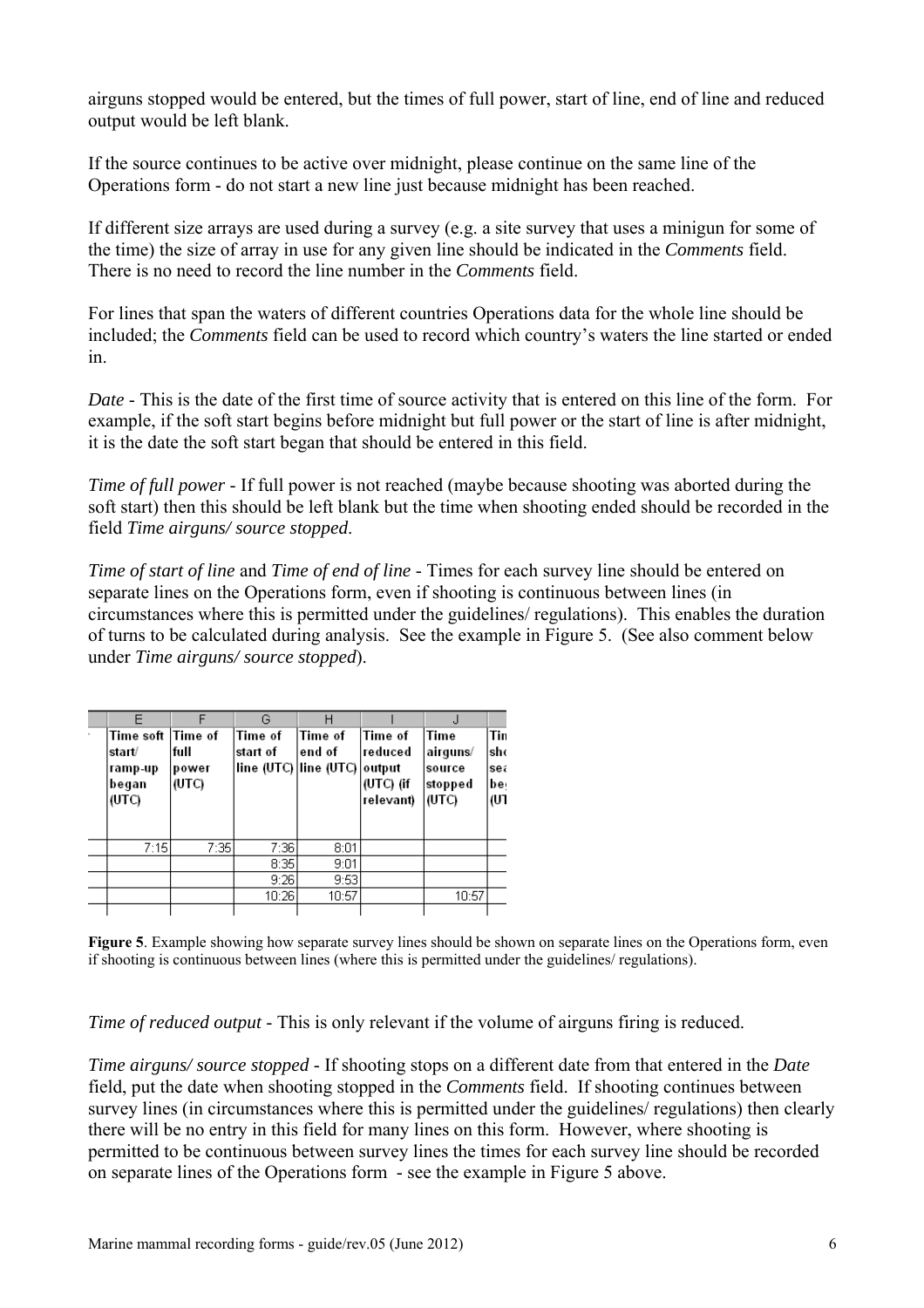*Time pre-shooting search began*, *Time search ended*, *Time PAM began* and *Time PAM ended* - These times should be filled in every time a visual watch or PAM is used prior to or during use of the airguns. If a visual watch or PAM is continuous over several survey lines (e.g. if two MMOs are working shifts), these times should be entered even if this means copying times from the record above/ below - this method of recording is shown in Figure 6 (a). Alternatively, from your watch/ PAM select the period that you were required to watch/ monitor relating to this period of shooting, even though you may have been watching/ monitoring prior to or after this. Figure 6(b) shows this method of recording for an example where a 30 minute pre-shooting search was required. However you choose to record it, you should be able to demonstrate on this form that you adequately covered the periods you were required to watch/ monitor - either method shown in Figures 6 (a) and (b) will demonstrate this when the data is analysed, so either method is acceptable. However, the example shown in Figure 6 (c), where gaps are left in some columns where start or end times of watches/ PAM "carry over" from the previous line or into the next line, will hinder analysis of the data as there is missing information on each line of the form. When dealing with large volumes of data compliance will be assessed using data analysis, rather than visually examining all records. In the example in Figure 6 (c), although to the human eye it is apparent that the pre-shooting search period was adequately covered, when these data are analysed each line will be examined on its own, therefore it will not be possible to demonstrate that watches/ PAM adequately covered the required pre-shooting search period because of the missing information on each line. Therefore the method of recording visual watch/ PAM times shown in Figure 6 (c) should not be used.

| Е                                                        |                        | G                   | Н                                                        |                                                |                                                | κ                                                     |                          | M                             | Ν                             | Ο              | P                                                              |
|----------------------------------------------------------|------------------------|---------------------|----------------------------------------------------------|------------------------------------------------|------------------------------------------------|-------------------------------------------------------|--------------------------|-------------------------------|-------------------------------|----------------|----------------------------------------------------------------|
| Time soft Time of<br>start/<br>ramp-up<br>began<br>(UTC) | full<br>power<br>(UTC) | Time of<br>start of | <b>Time of</b><br>end of<br>line (UTC) line (UTC) output | Time of<br>reduced<br>$(UTC)$ (if<br>relevant) | Time<br>airguns/<br>source<br>stopped<br>(UTC) | Time pre-Time<br>shooting<br>search<br>began<br>(UTC) | search<br>ended<br>(UTC) | Time<br>PAM<br>began<br>(UTC) | Time<br>PAM<br>ended<br>(UTC) | Depth<br>range | Was it day<br>or night in<br>the period<br>prior to<br>firing? |
| 2:23                                                     | 2:43                   | 2:44                | 4:35                                                     |                                                | 4:35                                           |                                                       |                          | 1:30                          | $7:00$ s                      |                |                                                                |
| 6:21                                                     | 6:41                   | 6:42                | 8:37                                                     |                                                | 8:37                                           |                                                       |                          | 1:30                          | $7:00$ s                      |                |                                                                |
| 10:25                                                    | 10:45                  | 10:46               | 12:35                                                    |                                                | 12:35                                          | 7:00                                                  | 19:00                    |                               |                               | s              |                                                                |
| 14:28                                                    | 14:48                  | 14:49               | 16:41                                                    |                                                | 16:41                                          | 7:00                                                  | 19:00                    |                               |                               | s              |                                                                |
| 18:36                                                    | 18:56                  | 18:57               | 20:43                                                    |                                                | 20:43                                          | 7:00                                                  | 19:00                    |                               |                               | s              |                                                                |
|                                                          |                        |                     |                                                          |                                                |                                                |                                                       |                          |                               |                               |                |                                                                |

**Figure 6 (a)**. Correct version of how to record watches/ PAM that continue over several survey lines - method where start and end times of searches/ PAM are copied between lines, with no gaps in data. It can be seen that watches/ PAM covered the required search period (this example assumes a 30 minute pre-shooting search was required).

| F                                                       |                        | G                          |                                                          |                                                       |                                                 | Κ                                                     |                          | М                                    | N                                    |                 | P                                                              |
|---------------------------------------------------------|------------------------|----------------------------|----------------------------------------------------------|-------------------------------------------------------|-------------------------------------------------|-------------------------------------------------------|--------------------------|--------------------------------------|--------------------------------------|-----------------|----------------------------------------------------------------|
| Time soft Time of<br>start<br>ramp-up<br>began<br>(UTC) | full<br>power<br>(UTC) | <b>Time of</b><br>start of | <b>Time of</b><br>end of<br>line (UTC) line (UTC) output | <b>Time of</b><br>reduced<br>$(UTC)$ (if<br>relevant) | Time<br>∣airguns⁄<br>source<br>stopped<br>(UTC) | Time pre-Time<br>shooting<br>search<br>began<br>(UTC) | search<br>ended<br>(UTC) | <b>Time</b><br>PAM<br>began<br>(UTC) | <b>Time</b><br>PAM<br>ended<br>(UTC) | Depth<br>trange | Was it day<br>or night in<br>the period<br>prior to<br>firing? |
| 2:23                                                    | 2:43                   | 2:44                       | 4:35                                                     |                                                       | 4:35                                            |                                                       |                          | 1:53 <sub>1</sub>                    | 2:23 s                               |                 |                                                                |
| 6:21                                                    | 6:41                   | 6:42                       | 8:37                                                     |                                                       | 8:37                                            |                                                       |                          | 5:51                                 | $6:21$ s                             |                 |                                                                |
| 10:25                                                   | 10:45                  | 10:46                      | 12:35                                                    |                                                       | 12:35                                           | 9:55                                                  | 10:25                    |                                      |                                      |                 |                                                                |
| 14:28                                                   | 14:48                  | 14:49                      | 16:41                                                    |                                                       | 16:41                                           | 13:58                                                 | 14:28                    |                                      |                                      | 'S              |                                                                |
| 18:36                                                   | 18:56                  | 18:57                      | 20:43                                                    |                                                       | 20:43                                           | 18:06                                                 | 18:36                    |                                      |                                      |                 |                                                                |
|                                                         |                        |                            |                                                          |                                                       |                                                 |                                                       |                          |                                      |                                      |                 |                                                                |

**Figure 6 (b)**. Correct version of how to record watches/ PAM that continue over several survey lines - method where only periods relating to required searches are entered, even though the watch/ PAM may have started earlier and carried on later (in this example PAM was continuous from 1:30 to 7:00 and the visual watch was continuous from 7:00 to 19:00, i.e. the same as in Figure 6 (a), but periods where the watch/ PAM was required have been extracted from these times). It can be seen that watches/ PAM covered the required search period (again assumes a 30 minute pre-shooting search was required).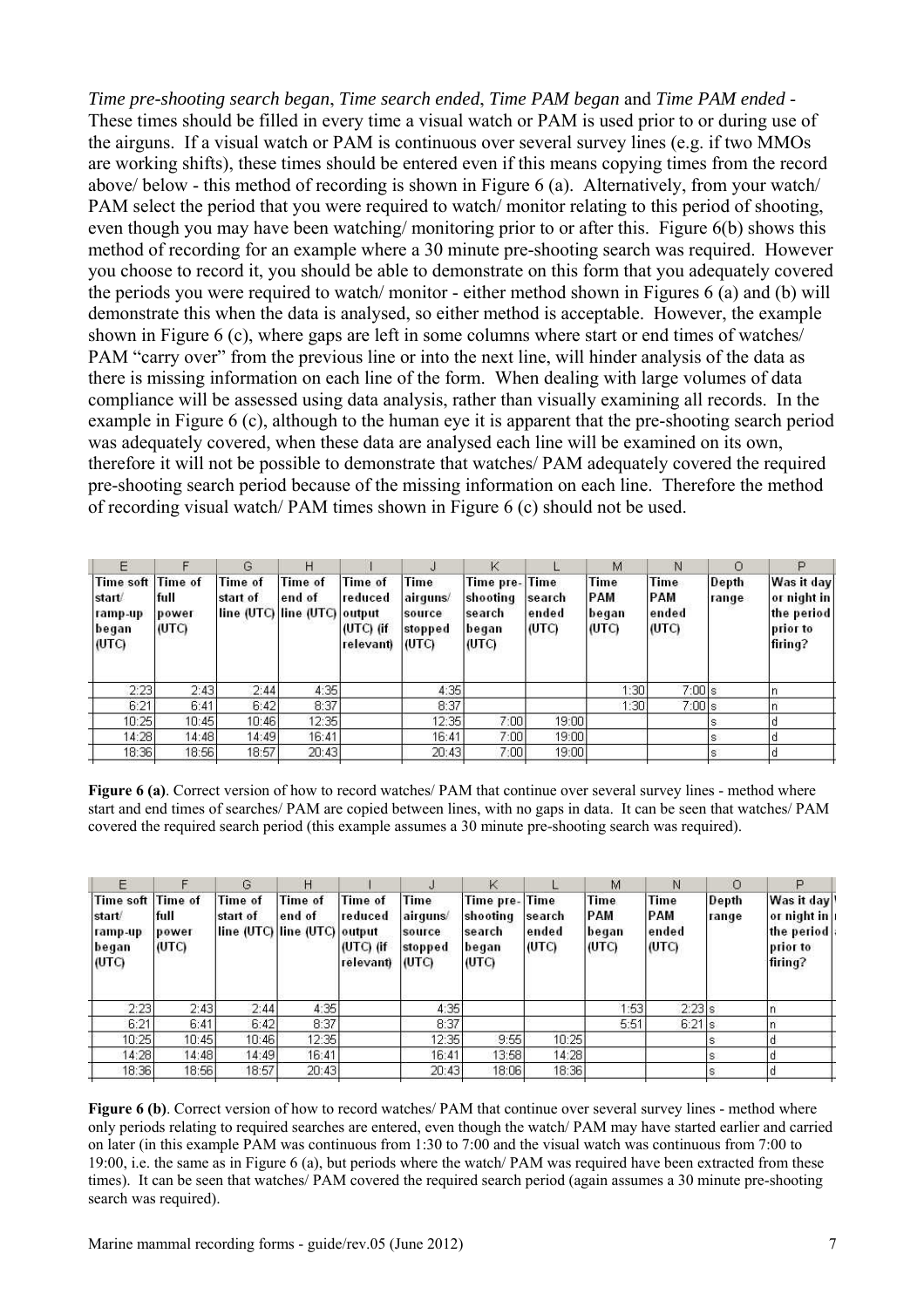| F                                                      |                                   | G.                         | н                                                 |                                                     | J                                              | Κ                                                     |                          | M                                    | N                                    |                | P                                                              |
|--------------------------------------------------------|-----------------------------------|----------------------------|---------------------------------------------------|-----------------------------------------------------|------------------------------------------------|-------------------------------------------------------|--------------------------|--------------------------------------|--------------------------------------|----------------|----------------------------------------------------------------|
| <b>Time soft</b><br>start<br>ramp-up<br>began<br>(UTC) | Time of<br>full<br>power<br>(UTC) | <b>Time of</b><br>start of | Time of<br>end of<br>line (UTC) line (UTC) output | <b>Time of</b><br>reduced<br>(UTC) (if<br>relevant) | Time<br>airguns/<br>source<br>stopped<br>(UTC) | Time pre-Time<br>shooting<br>search<br>began<br>(UTC) | search<br>ended<br>(UTC) | <b>Time</b><br>PAM<br>began<br>(UTC) | <b>Time</b><br>PAM<br>ended<br>(UTC) | Depth<br>range | Was it day<br>or night in<br>the period<br>prior to<br>firing? |
| 2:23                                                   | 2:43                              | 2:44                       | 4:35                                              |                                                     | 4:35                                           |                                                       |                          | 1:30                                 |                                      | S              |                                                                |
| 6:21                                                   | 6:41                              | 6:42                       | 8:37                                              |                                                     | 8:37                                           |                                                       |                          |                                      | $7:00$ s                             |                |                                                                |
| 10:25                                                  | 10:45                             | 10:46                      | 12:35                                             |                                                     | 12:35                                          | 7:00                                                  |                          |                                      |                                      |                |                                                                |
| 14:28                                                  | 14:48                             | 14:49                      | 16:41                                             |                                                     | 16:41                                          |                                                       |                          |                                      |                                      | s.             |                                                                |
| 18:36                                                  | 18:56                             | 18:57                      | 20:43                                             |                                                     | 20:43                                          |                                                       | 19:00                    |                                      |                                      |                |                                                                |
|                                                        |                                   |                            |                                                   |                                                     |                                                |                                                       |                          |                                      |                                      |                |                                                                |

**Figure 6 (c)**. Incorrect version of how to record watches/ PAM that continue over several survey lines - gaps (highlighted) in data. When this data is analysed it will not be possible to show that watches/ PAM covered the whole required search period (again assumes a 30 minute pre-shooting search was required), due to the gaps in data. For example, for the soft start beginning at 14:28 it will appear that there was no-pre-shooting search.

*Depth range* - This is the depth range during the pre-shooting search period. If the pre-shooting search is entirely in waters less than 200 m depth, use "s". If the pre-shooting search is entirely in waters deeper than 200 m use "d". If the water depth during the pre-shooting search includes both waters shallower and deeper than 200 m use "b" (for jurisdictions where the duration of the preshooting search varies depending on depth you would be expected to conduct the longer search).

### **Effort**

Only fill in the Effort form for periods actually spent observing (i.e. concentrating on continually watching the sea surface searching for marine mammals). Being awake and available does not count as being on watch, nor does taking casual glances at the sea now and again. If you cannot watch properly, do not fill in this form (casual sightings may still be recorded on the Sightings form). Each observer is expected to have sufficient rest breaks to enable them to maintain concentration while they are watching.

The Effort form can be used for periods of acoustic monitoring as well as visual monitoring. This form is used when calculating sighting/ detection rates of animals, as the number of sightings/ detections needs to be put into context of the length of time spent watching/ monitoring. When comparisons in sighting/ detection rates are made, variables such as location, observer, weather conditions and source activity that may influence the number of sightings/ detections need to be taken into account, so these variables are recorded on the Effort form also.

Take care entering positions on the Effort form – check that the position makes sense relative to the last position that was recorded.

It is important that a new line on the Effort form is entered whenever source activity or weather conditions (particularly sea state, swell, visibility, sun glare or precipitation) change. This requires that you remain aware of the source activity at all times - this awareness is also required to ensure compliance with the guidelines/ regulations. A new line should also be entered on the Effort form at least once an hour as a minimum, even if source activity and weather conditions remain the same – a record is needed at least once an hour to give a reasonably frequent record of position and speed (which may be used to calculate km travelled), and it also serves to remind the MMO to check whether weather conditions have changed. For a demonstration of how to complete the Effort form starting new lines when appropriate see the example in Figure 7 (see also the explanations under the paragraphs below on various individual fields in this form).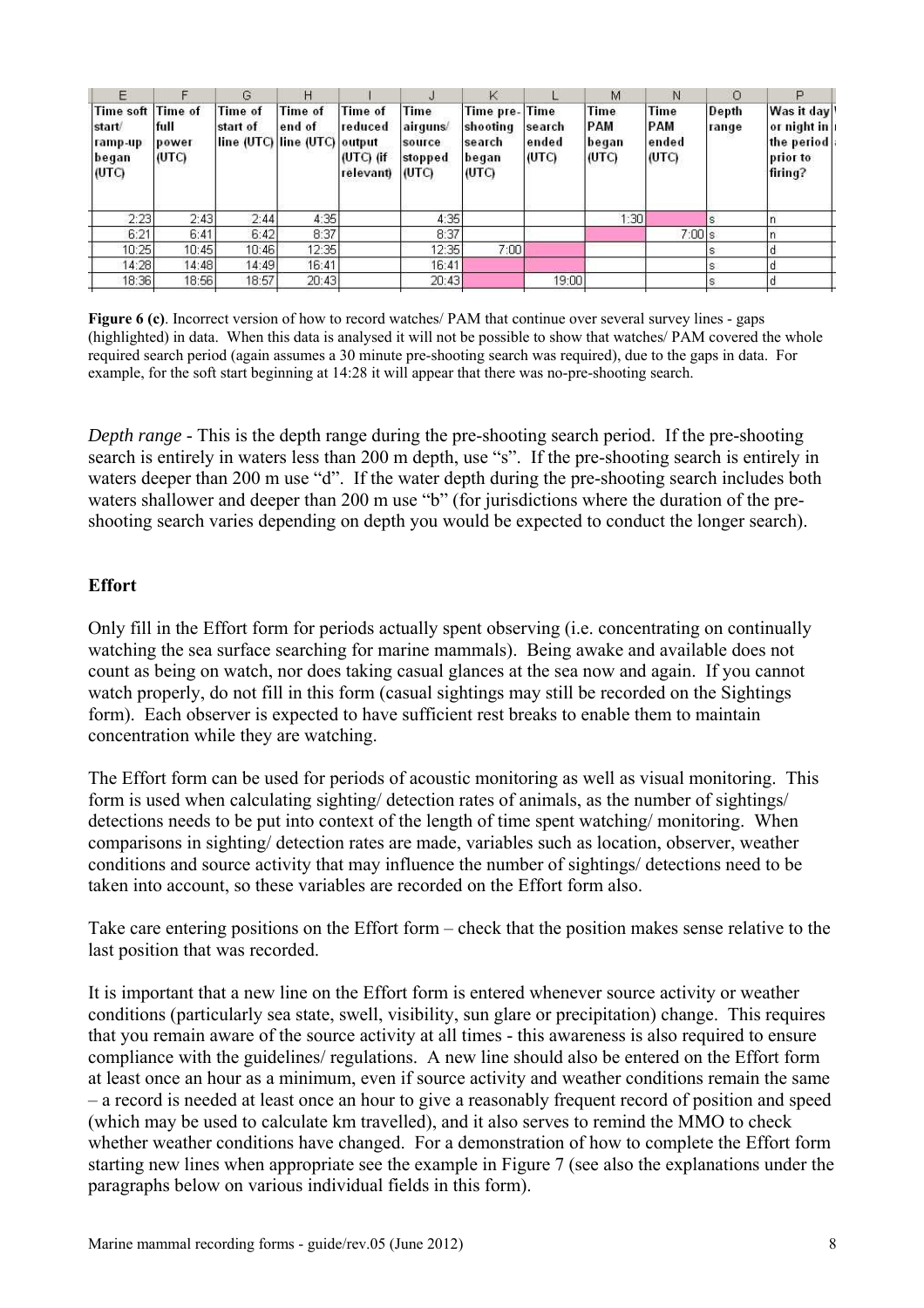|                                                                | G                                          | Н                  |   | X                 |                             |                 | AA | AB.                                                         | AC.                             | AD.                                                             |
|----------------------------------------------------------------|--------------------------------------------|--------------------|---|-------------------|-----------------------------|-----------------|----|-------------------------------------------------------------|---------------------------------|-----------------------------------------------------------------|
| <b>RWEATHER CONDITIONS CHA</b>                                 |                                            |                    |   |                   |                             |                 |    |                                                             |                                 | <b>IATING ON CONTINUALLY SCANNING THE SEA SURFACE SEARCHING</b> |
| Time of<br>start of<br>section of section of<br>watch<br>(UTC) | <b>Time of</b><br>end of<br>watch<br>(UTC) | Source<br>activity |   | Wind<br>direction | Wind<br>force<br>(Beaufort) | Sea state Swell |    | <b>Visibility</b><br><i><b>Nisual</b></i><br>watch<br>only) | <b>Wisual</b><br>watch<br>only) | Sun glare Precipitation                                         |
| 5:40                                                           | 6:15 n                                     |                    |   | Inw               |                             | 3 s             | 0  |                                                             |                                 |                                                                 |
| 6:15                                                           | 6:39(s)                                    |                    | Ш | Inw               |                             | 3s              | o  |                                                             |                                 |                                                                 |
| 6:39                                                           | 7:35(f)                                    |                    |   | nw                |                             | 3s              | n. |                                                             |                                 |                                                                 |
| 8:001                                                          | 8:30                                       |                    |   | nw                |                             | 3s              | 0. |                                                             | In                              |                                                                 |
| 8:30                                                           | 9:30 f                                     |                    |   | nw                |                             | 4 c             | 0  |                                                             | In                              |                                                                 |
| 9:30D                                                          | 10:30                                      |                    |   | Inw               |                             | 4 c             | 0  |                                                             | In                              |                                                                 |
| (10:30)                                                        | 10:44                                      |                    | 吅 | nw                |                             | 4 c             | 0  |                                                             |                                 |                                                                 |
| 10:44                                                          | 11:40(n)                                   |                    |   | nw                |                             | 4 c             | 0  |                                                             | In                              |                                                                 |
| (11:40)                                                        | 12:00 n                                    |                    |   | ilnw              |                             | 4 c             | 0  |                                                             |                                 |                                                                 |

**Figure 7**. Example showing how new entries are made on the Effort form each time source activity changes (highlighted in red) or weather conditions change (highlighted in blue), and at least every hour (highlighted in orange) and after any break in observations (highlighted in green). Intervening columns on the form are omitted from the illustration.

*Observer* - please put the observer's/ PAM operator's name, and not just MMO or PAM operator. Put the full name (first name and surname) not initials, as many observers share the same initials.

*Time of start of section of watch* and *Time of end of section of watch* - You should enter a new line on the Effort form each time source activity or weather conditions change, and at least every hour as a minimum. You will find that most watches you do are broken down into several lines on this form, each line containing one section of that watch. The start and end times refer to that section of the watch, i.e. relating to the information on that line of the form. Often the end time of the watch on one line of the form will be the same as the start time of the watch on the next line. See example below under *Start position*, *End position*, *Depth of water at start position* and *Depth of water at end position*. If your watch/ PAM extends over midnight, start a new line at midnight UTC (i.e. 00:00).

*Source activity* - This should be the source activity that applied throughout the whole period of the record. If source activity changes you should start a new line on the Effort form. There are a number of categories of source activity to choose from. Category "n" is used when the airguns are not firing. The category "s" is used for the soft start (during the pre-shooting search the source activity will be "n", not "s", as the soft start has not yet begun). You should change source activity to "s" and start a new line on the Effort form as soon as you become aware that the soft start has commenced - although you may not be aware of the exact instant when the soft start commences whilst observing, you should become aware that it has commenced within a couple of minutes and therefore would take a position and start a new line on the Effort form (you will need to record the exact time of the commencement of the soft start on the Operations form, but this can be obtained from the crew and done retrospectively). Category "f" is used for shooting at full power, therefore once full power is reached you should change source activity to "f" and start a new line on the Effort form (you may need to ask the crew to inform you when full power is reached – again it is acceptable on this form to record the time and position etc. of full power within a few minutes, although the exact time should be entered on the Operations form, which can be done retrospectively). Once shooting stops, source activity should change to "n" again and a new line should be entered on the Effort form. The category "r" should be used if power is reduced for some reason (reduced volume of airguns – if the full array continues at an increased shot point interval category "f" still applies) and "v" if the power level is varying, as it may do during some gun tests. The example in Figure 7 above shows how a new line should be entered on the Effort form each time source activity changes (highlighted in red).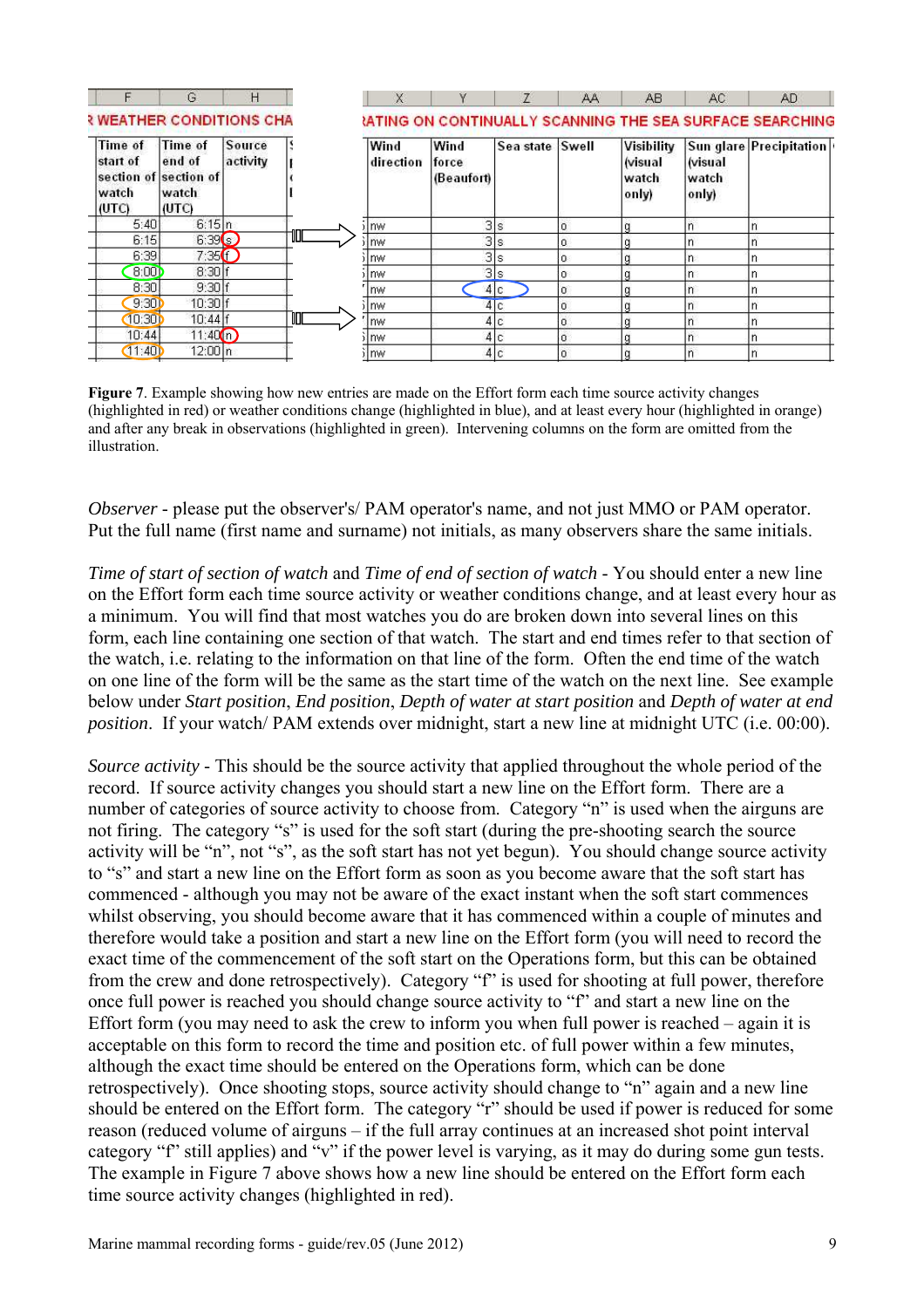*Start position*, *End position*, *Depth of water at start position* and *Depth of water at end position* - A new entry needs to be recorded on this form each time source activity or weather conditions change, and at least every hour as a minimum. Therefore you will find that, just as the start time of the watch on one line of the form is often (but not always) the same as the end time of the watch on the previous line, so also the start position and depth on one line will often (but not always) be the same as the end position and depth on the previous line of the form. See the example in Figure 8.

|          |                       |          |              |                   |              |                          | M                  |          |              |                    |          |                                                                                                                                 |         |                          |          | v           |  |
|----------|-----------------------|----------|--------------|-------------------|--------------|--------------------------|--------------------|----------|--------------|--------------------|----------|---------------------------------------------------------------------------------------------------------------------------------|---------|--------------------------|----------|-------------|--|
|          |                       |          |              |                   |              |                          |                    |          |              |                    |          | WEATHER CONDITIONS CHANGE, AND AT LEAST ONCE AN HOUR. START A NEW LINE AT MIDNIGHT UTC. ONLY FILL IN THIS FORM WHEN YOU ARE CON |         |                          |          |             |  |
| Time of  | Time of               | Source   | <b>Start</b> | Start             | <b>Start</b> | <b>Start</b>             | <b>Start</b>       | Start    | Depth of End |                    | End      | End                                                                                                                             | End     | End                      | End      | Depth of !! |  |
| start of | end of                | activity | position -   | position          | position     | position -               | position           | position |              | water at position. | position | position - position                                                                                                             |         | position                 | position | water at    |  |
|          | section of section of |          | degrees      | minutes           | north/       | degrees                  | minutes            | le ast/  | start        | degrees            | Iminutes | north/                                                                                                                          | degrees | minutes                  | e ast    | end         |  |
| watch    | watch                 |          | latitude     | latitude          | south        | longitude longitude west |                    |          | postion      | latitude           | latitude | south                                                                                                                           |         | longitude longitude west |          | position    |  |
| (UTC)    | IUTO.                 |          |              |                   |              |                          |                    |          | (metres)     |                    |          |                                                                                                                                 |         |                          |          | (metres)    |  |
| 5:40I    | 6:1510                |          | 57           | $15.31 \text{ h}$ |              |                          | 32.76 <sub>e</sub> |          | 85.0         |                    | 17.71 r  |                                                                                                                                 |         | 37.7                     |          | 86.0        |  |
| 6:15     | $6.39$ s              |          |              | 17.71 n           |              |                          | 37.11 le           |          | 86.0         |                    | 19.04 In |                                                                                                                                 |         | 39.63 e                  |          | 86.0        |  |

**Figure 8**. Example (highlighted) where end time, position and depth of one watch is the same as the start time, position and depth of the next watch - this occurs because a new entry has to be made if source activity or weather conditions change, and also at least every hour as a minimum, even though you may be watching continuously. In this example source activity changed at 0615, so this is when one line of the form was completed and the next line begun.

*Speed of vessel* - This should be the speed over the ground at the start of the watch.

*Wind force* - This is recorded using the Beaufort scale of 0-12. When reading wind speed from the bridge instruments be careful to notice whether it is recorded in knots (nautical miles per hour) or metres per second. Use Table 1 to convert wind speeds measured in knots or metres per second to the Beaufort scale. Bear in mind that if the ship is heading into the wind you will need to deduct the ship's speed from the reading, and if the ship is heading with the wind you will need to add the ship's speed to the reading (ship's speed is usually measured in knots). If you need to deduct or add the ship's speed in metres per second, halving the speed in knots will give you an approximate value for the speed in metres per second. Ask the ship's officers if you need help with this.

|                       |           | Wind speed        |                    |  |  |  |  |  |
|-----------------------|-----------|-------------------|--------------------|--|--|--|--|--|
| <b>Beaufort scale</b> | knots     | metres per second | <b>Description</b> |  |  |  |  |  |
|                       | $<$ 1     | $0 - 0.2$         | Calm               |  |  |  |  |  |
|                       | $1 - 3$   | $0.3 - 1.5$       | Light air          |  |  |  |  |  |
|                       | $4 - 6$   | $1.6 - 3.3$       | Light breeze       |  |  |  |  |  |
|                       | $7 - 10$  | $3.4 - 5.4$       | Gentle breeze      |  |  |  |  |  |
| 4                     | $11 - 16$ | $5.5 - 7.9$       | Moderate breeze    |  |  |  |  |  |
|                       | $17 - 21$ | $8.0 - 10.7$      | Fresh breeze       |  |  |  |  |  |
| h                     | $22 - 27$ | $10.8 - 13.8$     | Strong breeze      |  |  |  |  |  |
|                       | $28 - 33$ | $13.9 - 17.1$     | Near gale          |  |  |  |  |  |
| 8                     | $34 - 40$ | $17.2 - 20.7$     | Gale               |  |  |  |  |  |
| 9                     | $41 - 47$ | $20.8 - 24.4$     | Severe gale        |  |  |  |  |  |
| 10                    | $48 - 55$ | $24.5 - 28.4$     | Storm              |  |  |  |  |  |
|                       | $56 - 63$ | $28.5 - 32.6$     | Violent storm      |  |  |  |  |  |
| 12                    | $64+$     | $32.7+$           | Hurricane          |  |  |  |  |  |

| <b>Table 1.</b> The Beaufort scale. |  |
|-------------------------------------|--|
|-------------------------------------|--|

*Sea state* - There are four categories for sea state: "g" where the sea is calm, being glassy like a mirror; "s" where the sea is slight, not glassy but with no or few white caps; "c" where the sea is choppy with many white caps; and "r" where the sea is rough, with large waves, foam crests and probably some spray.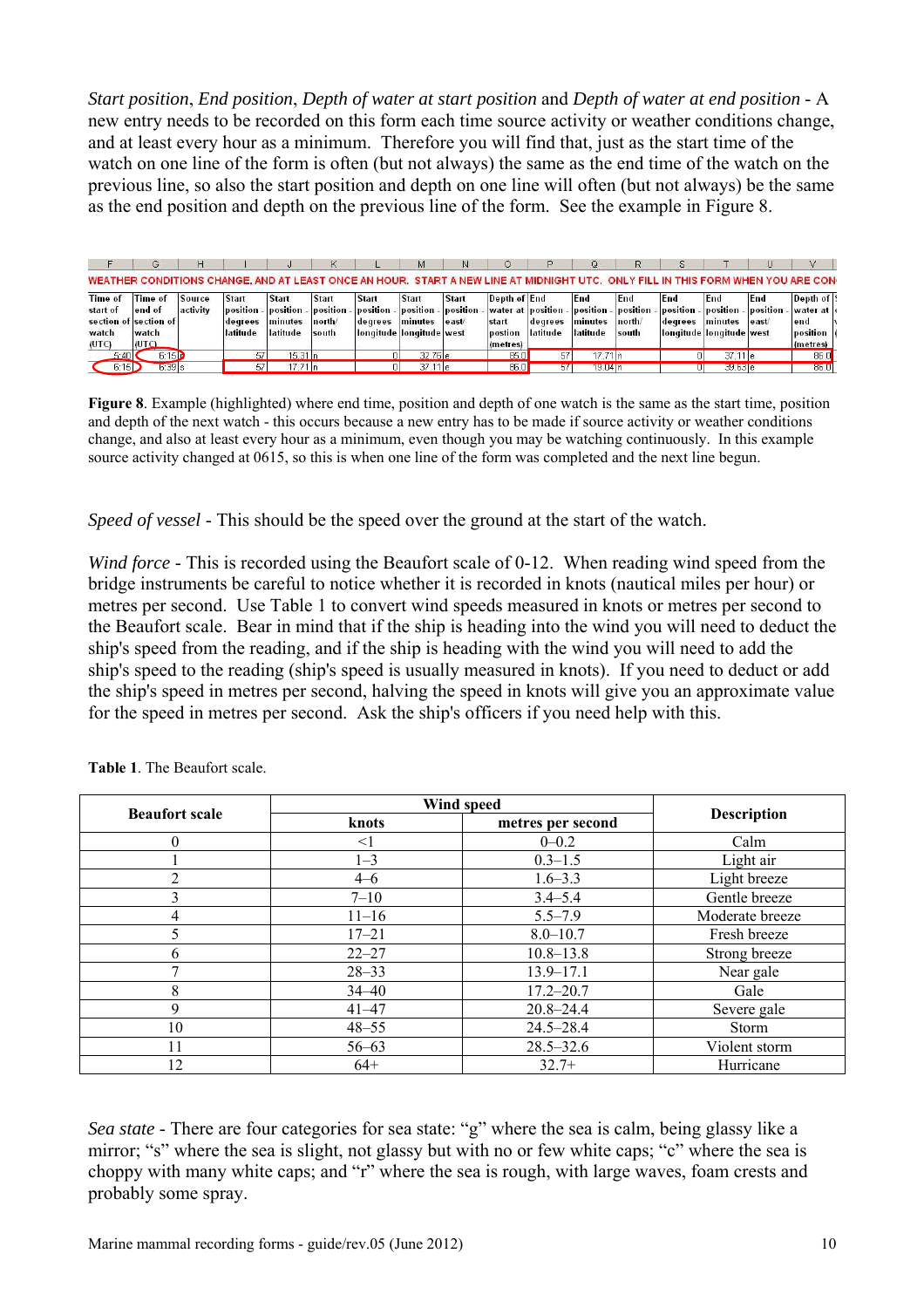*Swell height* - This is measured from the trough to the crest of the swell. Categories are "o" for low  $(< 2 m)$ , "m" for medium (2-4 m) and "l" for large ( $> 4 m$ ).

*Sun glare* - The ahead categories "wf" (weak glare forward), "sf" (strong glare forward) and "vf" (variable glare forward) are used for glare in front of the beam of the vessel, while the astern categories "wb" (weak glare behind), "sb" (strong glare behind) and "vb" (variable glare behind) are used for glare behind of the beam of the vessel. See the diagram in Figure 9. The variable categories may be useful if the sun is repeatedly disappearing behind clouds and glare is therefore coming and going frequently. A new line should be entered if sun glare changes significantly and this affects your field of view, e.g. when glare crosses the beam of the vessel.



**Figure 9** Position of sun glare.

# **Sightings**

Acoustic detections as well as visual sightings may be recorded on the Sightings form. Care should be taken not to duplicate records where animals have been detected both visually and acoustically.

Sightings of mixed species can be entered with each species as a separate record (i.e. separate line) on the Sighting form, but sharing the same sighting number and/ or acoustic detection number.

*Sighting number* - A reference number should be given to each sighting of marine mammals, starting at 1 for the first sighting of the survey. If animals are detected acoustically but are not seen, no sighting number should be given. If animals are both seen and detected acoustically there should be both a *Sighting number* and an *Acoustic detection number*, with just one record on the Sighting form for those animals (care should be taken not to duplicate records in such cases).

*Acoustic detection number* - A reference number should be given to each acoustic detection of marine mammals, starting at 500 for the first acoustic detection of the survey. If animals are seen but are not detected acoustically, no acoustic detection number should be given. If animals are both seen and detected acoustically there should be both a *Sighting number* and an *Acoustic detection number*, with just one record on the Sighting form for those animals (care should be taken not to duplicate records in such cases).

*Time at start of encounter* - This is the time the animals were first seen, or acoustically detected.

*Time at end of encounter* - This is the time the animals were last seen, or acoustically detected.

*How were the animals first detected* - If the animals are first detected visually by you while you are watching for marine mammals you would choose category "v" - this still applies even if PAM operators subsequently detect the animals acoustically, having been alerted to their presence by the MMOs. If the animals are first seen by you but you are not actually conducting a watch at the time, or if someone else points the animals out to you, then you would choose category "i" - again, this still applies even if PAM operators subsequently detect the animals acoustically, having been alerted to their presence by the MMOs. If the animals are first detected acoustically, choose "a" -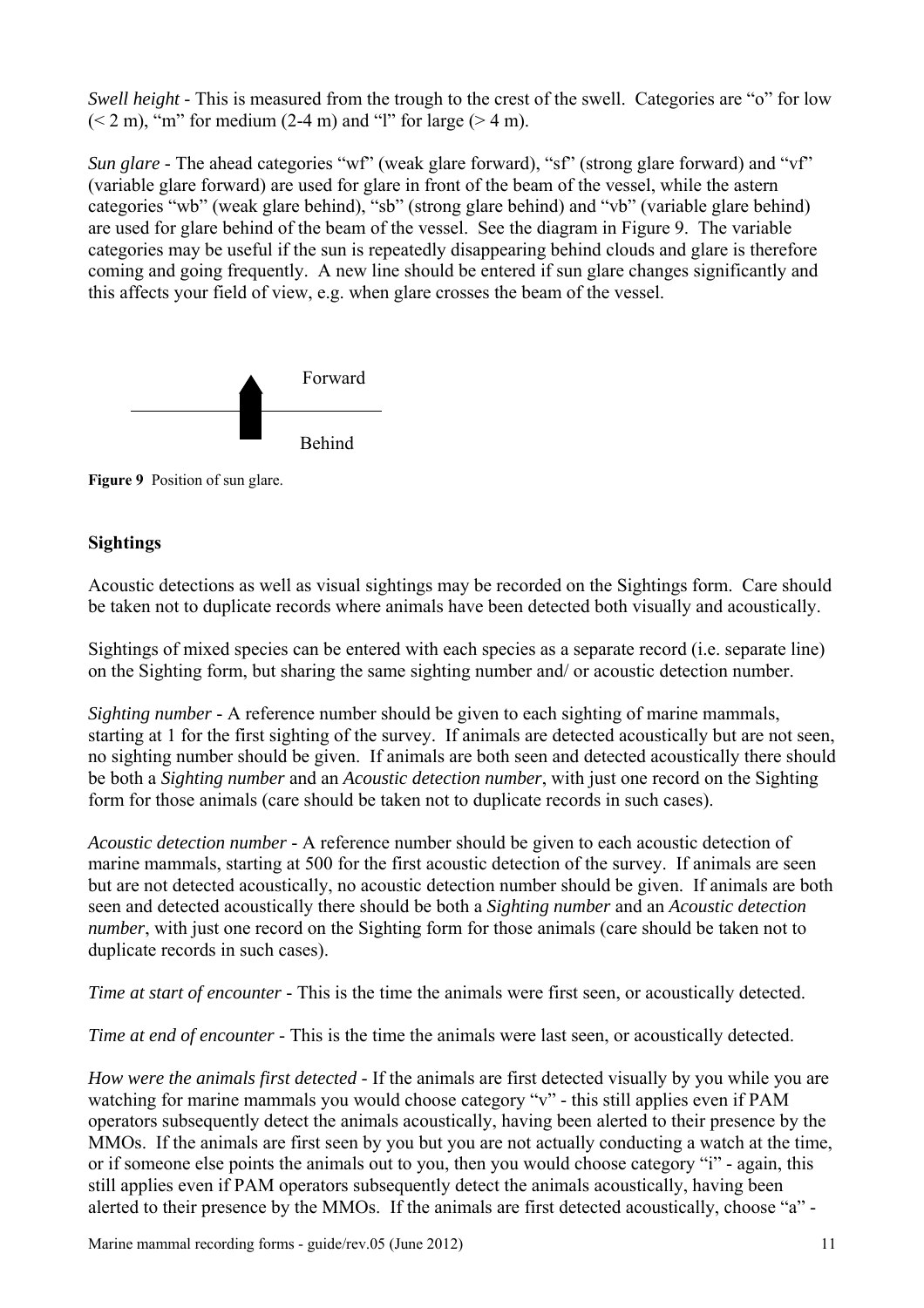this still applies even if the animals are subsequently seen by the MMOs, having been alerted to their presence by the PAM operators. However, if the animals are detected visually by MMOs and acoustically by the PAM operators, and each detected the animals before being informed of their presence by the other, then choose category "b".

*Position* - The position should be recorded as close as possible to the start of the encounter.

*Species or species group* – You should not feel that you are expected to identify every sighting to species level. If definite identification is not possible, you may be able to narrow it down to a group of species. For example, if you know it's a whale not a dolphin, put "whale". Useful categories are "whale", "large whale", "medium whale", "small whale", "dolphin", "patterned dolphin", "unpatterned dolphin" or groups of species of similar appearance e.g. "blue/ fin/ sei whale", "whitebeaked/ Atlantic white-sided dolphin", "common/ Atlantic white-sided dolphin" etc. You may be able to eliminate species e.g. "medium-sized whale not killer whale". You are free to use whatever identifications you feel are appropriate, there are no restrictions other than a limit of 60 characters.

*Description* - It is essential to include a description of the animal(s), even if you are certain which species it is. The identity of sightings without descriptions, or with poor descriptions, are likely to be downgraded. If you are certain which species it is, describe the characteristic features you used to identify it e.g. "hourglass pattern on flanks" for common dolphin. If you are uncertain, then the more details you describe, the better. Some features to describe are suggested on the form. For acoustic detections, the characteristics of whistles/ clicks can be described.

*Bearing to animal* - This is the bearing from true north, when the animal is first seen. It can be measured either with a hand-bearing compass, or by using an angleboard. If using an angleboard the line for  $0^{\circ}$  should be aligned with the vessel's heading (i.e. point ahead of the vessel). The angle to the sighting can then be added to (for animals to starboard) or subtracted from (for animals to port) the vessel's heading to ascertain the bearing to the animal. If the resulting bearing is greater than 360° subtract 360 to get the correct bearing; if the resulting bearing is a negative number add 360 to get the correct bearing. See Figure 10 for some examples of how to calculate bearing if using an angleboard. For PAM bearings with a port-starboard ambiguity it is acceptable to put both alternatives e.g. 90/270.



**Figure 10**. Examples of how to calculate the bearing from north using an angleboard and the ship's heading.

*Range of animal* - This is the distance of animals from the vessel at the time of first sighting.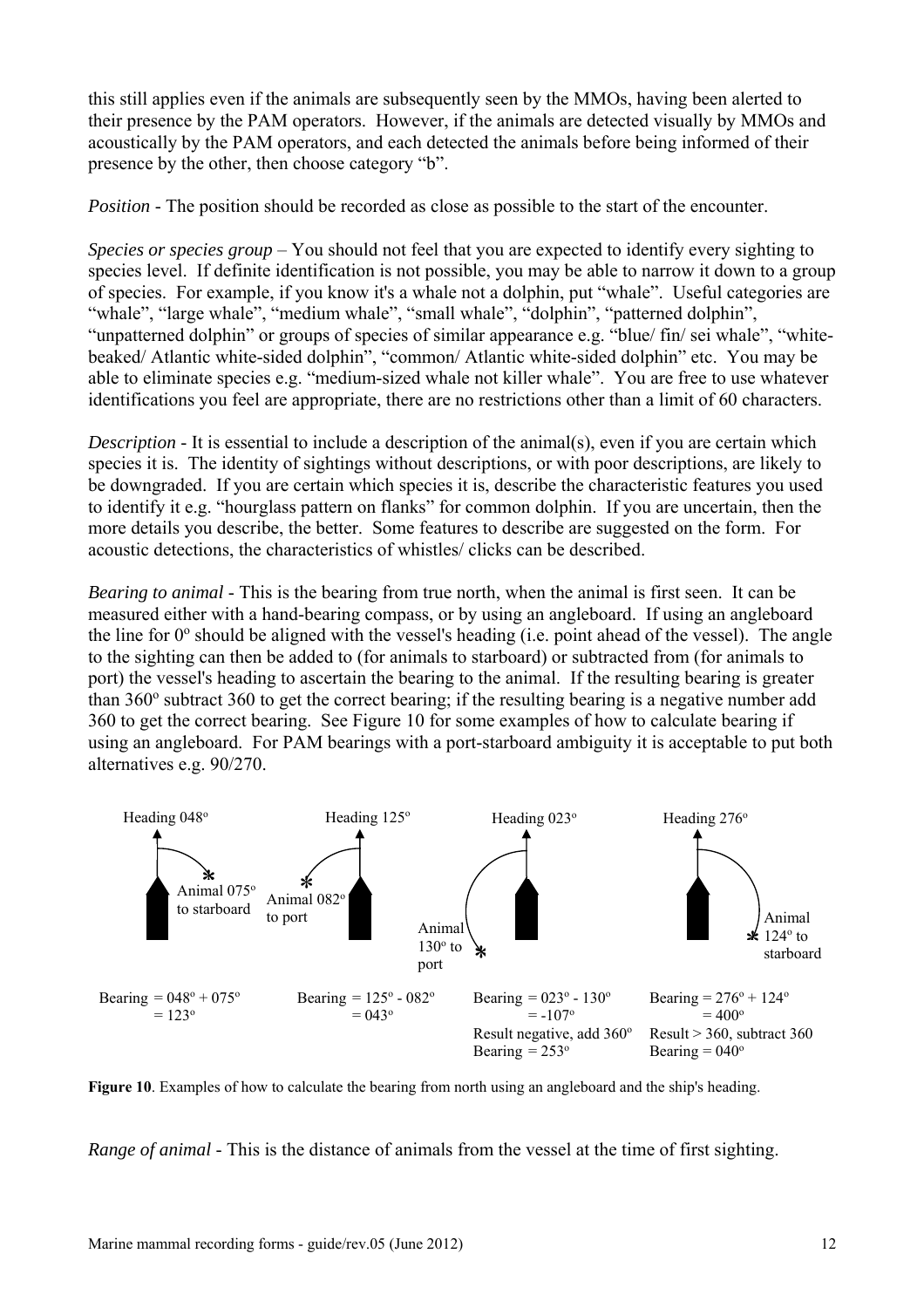*Number of adults* and *Number of juveniles* and *Number of calves* - These do not necessarily have to add up to the *Total number* (although they should not exceed it) - it may be that not all animals can be aged.

*Photograph taken* – If a photograph was taken a low resolution copy can be submitted with the MMO report to aid in confirming identification.

*Behaviour* - Record any behaviours that are apparent. Examples of behaviour are: transiting; fast swimming; slow swimming; porpoising; breaching; jumping; tail-slapping; flipper-slapping; dived; frequent surfacing; infrequent surfacing; spy-hopping; feeding; milling; logging; avoiding the ship; approaching the ship; bow-riding; swimming alongside the vessel or its equipment; altered course; social interactions; sexual behaviour; aggressive interactions; dispersed group; close group; in subgroups; or any other behaviour you see.

*Direction of travel relative to ship* - Diagrams to illustrate some of the categories for this field are shown in Figure 11 below. Bow-riding animals would count as "t" (travelling towards the vessel).



**Figure 11**. Examples for the different categories of direction of travel of animals relative to vessel: "t" = towards vessel; "a" = away from vessel; "s" = parallel to ship in same direction as the ship; " $o$ " = parallel to opposite direction to the ship; "c" = crossing perpendicular ahead of the ship; "v" = variable; "m" = milling; "i" = stationary; "x" = other (not illustrated); " $u$ " = unknown (not illustrated).

*Airgun/ source activity when animals first detected* and *Airgun/ source activity when animals last detected* - Make sure that the source activities recorded here correspond with those recorded on the Operations form at the appropriate times.

*Time animals entered mitigation/exclusion zone* - For animals occurring in the mitigation zone/ exclusion zone (defined according to the guidelines/ regulations of the country concerned) record the time they enter or are first seen/ detected within this zone. In jurisdictions where power-downs or shut-downs are required, this information may be used to check that the source was powered down or shut down at the appropriate time to comply with the guidelines/ regulations.

*Time animals left mitigation/ exclusion zone* - For animals occurring in the mitigation zone/ exclusion zone (defined according to the guidelines/ regulations of the country concerned) record the time they leave or are last seen/ detected within this zone. In the event that a delay in shooting is required, this information will be used to check that the delay was of adequate duration (since the last detection in the mitigation/ exclusion zone) to comply with the guidelines/ regulations.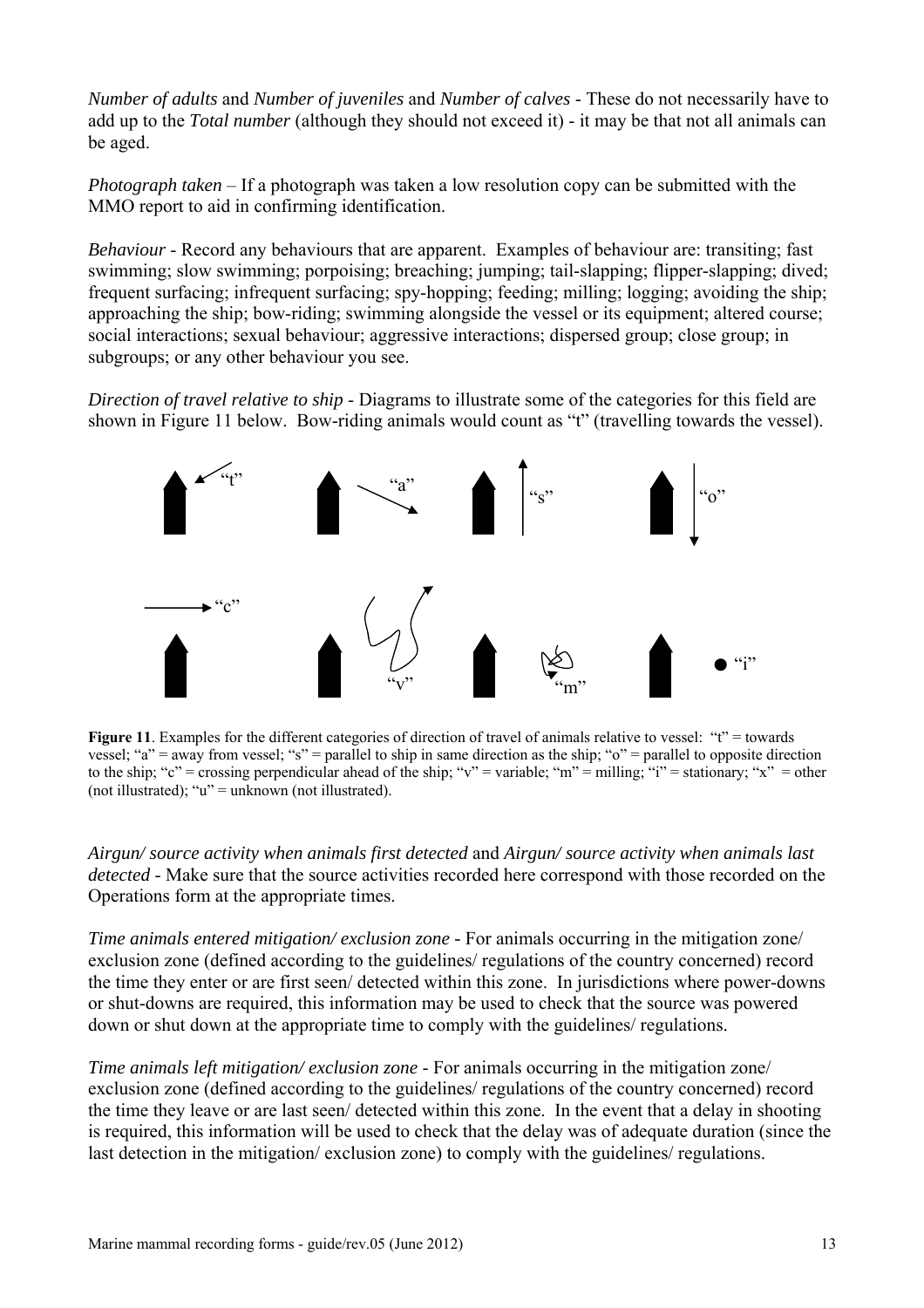*Closest distance of animals from airguns/ source* - This is the closest distance (in metres) that the animals approach the airguns during the whole encounter and should be recorded whether or not the source is active, and whether or not the animals enter the mitigation/ exclusion zone.

*First observed distance during the soft start* - This field only applies for animals seen during the soft start. It is the distance the animals were from the airguns (or other source) when they were first seen during the soft start period. If they were first seen prior to the soft start commencing but were still visible when the soft start commenced this would be the distance they were from the airguns at the commencement of the soft start. If they were first seen during the soft start this would be the distance they were from the airguns when they were first seen.

*Closest observed distance during the soft start* - This field only applies for animals seen during the soft start. It is the closest distance that the animals approached the airguns (or other source) during the soft start period. For animals that were only seen during the soft start this would be the same as the *Closest distance of animals from airguns/ source*. For animals that were also present prior to and/ or after the soft start this may not be the same as the *Closest distance of animals from airguns/ source* if they approach closer to the airguns outside the soft start period.

Last observed distance during the soft start - This field only applies for animals seen during the soft start. It is the last distance the animals were from the airguns (or other source) during the soft start period. If the animals were only present during the soft start this would be the last distance from the airguns that they were seen at. If they were still present after the soft start this would be the distance they were from the airguns at the end of the soft start.

*What action was taken* - Some of the categories in this field may only apply in certain jurisdictions.

*Length of power-down and/ or shut-down* - This only applies in those jurisdictions where shutdowns or power-downs are required by the relevant guidelines/ regulations. This information is required to be recorded in the Gulf of Mexico, but may not be required elsewhere.

*Estimated loss of production due to mitigating actions* – Industry expressed a desire for this to be included, in order to assess the impact of mitigation measures upon their operations. If there has been a delay, power-down or shut-down (where these are required under the relevant guidelines/ regulations) then an estimate of any resulting loss of production should be obtained if possible from the client representative, party chief or other appropriate member of the crew.

#### **Submission of forms:**

The forms should be submitted to the relevant regulator in the country of operation. Addresses for those regulators who have indicated acceptance of these forms and their timescales for submission of reports are given below. For other regulators, reporting requirements should be checked before using these forms. The Excel spreadsheets (not the Word Deckforms) should be submitted electronically as part of the MMO report and should not be converted to pdfs, as this prevents easy importation of data into a database.

- UK Joint Nature Conservation Committee  $seimic@jncc.gov.uk$  (as soon as possible after the survey has been completed)
- Gulf of Mexico Bureau of Safety and Environmental Enforcement protectedspecies@bsee.gov  $(1<sup>st</sup>$  and  $15<sup>th</sup>$  of each month, with reports of whales within the exclusion zone that resulted in shut-down of the airguns required to be submitted within 24 hours of the shut-down)